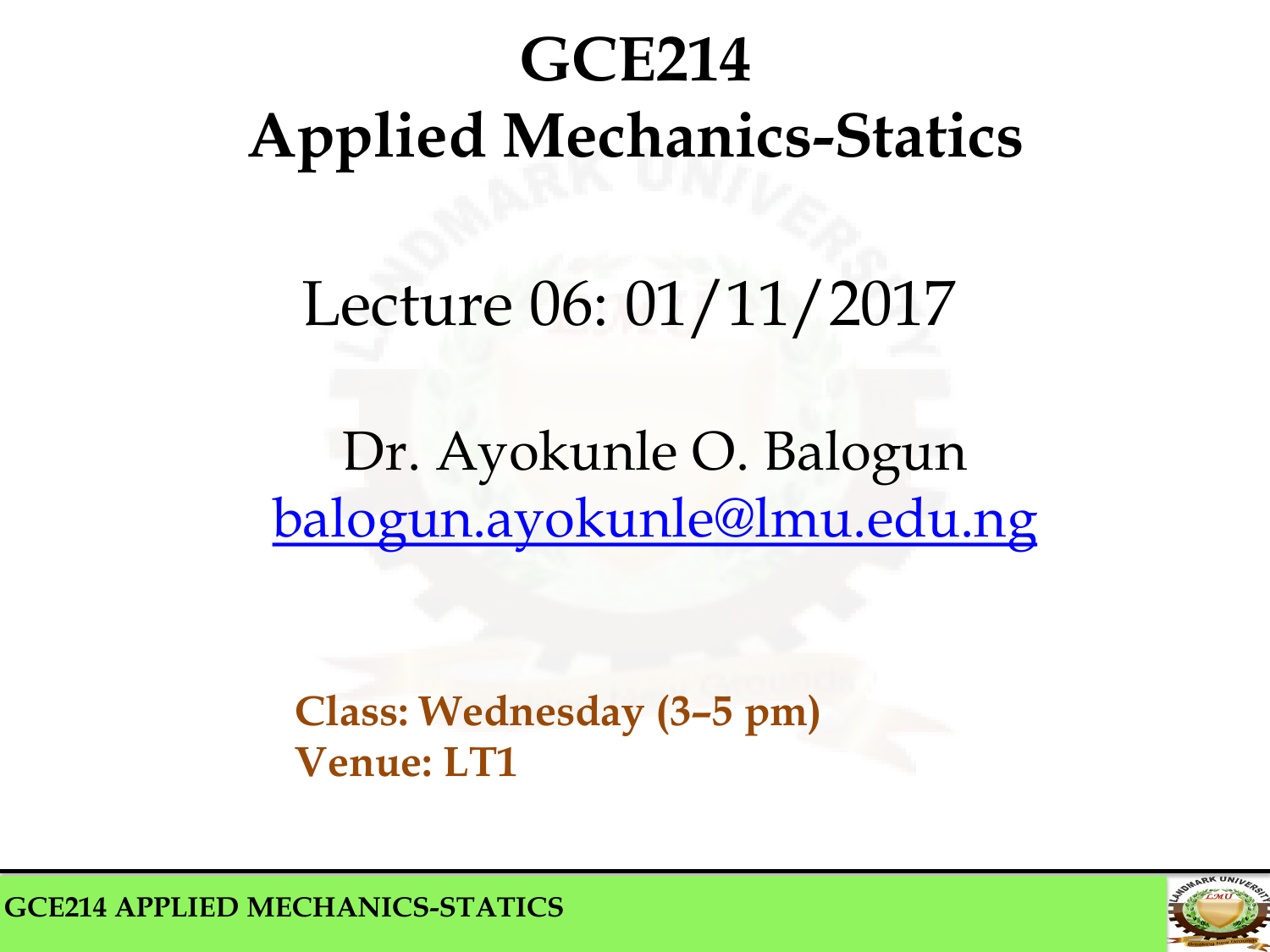# **Etiquettes and MOP**

- Attendance is a requirement.
- **There may be class assessments, during or after** lecture.
- **Computational software will be employed in** solving problems
- Conceptual understanding will be tested
- **Lively discussions are integral part of the lectures.**

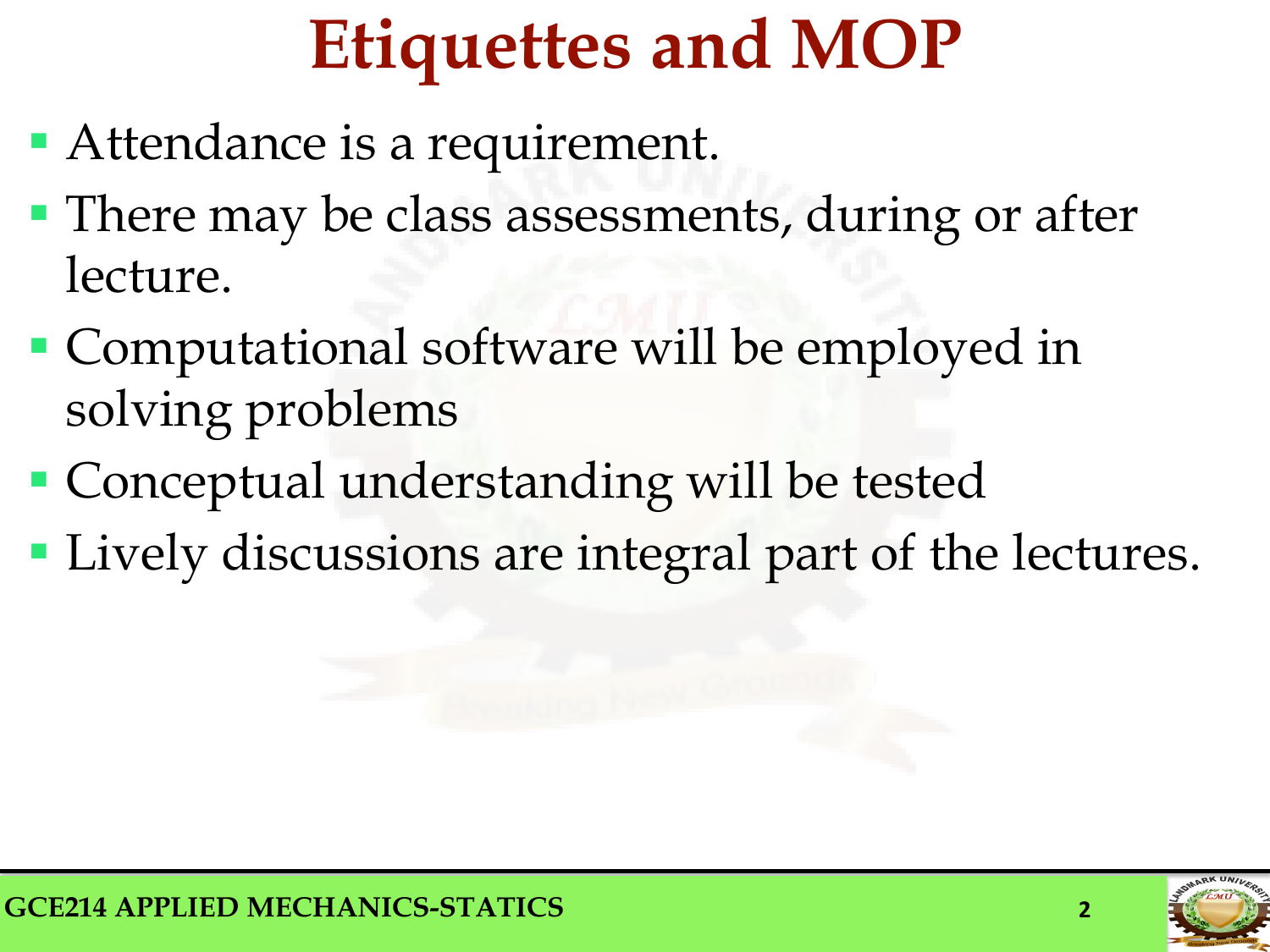# **Lecture content**

Simplifying Systems of Forces

- Reducing a system of forces to force-couple system
- Equivalent and equipollent systems of forces
- Further reduction of a system of forces

# Recommended textbook

**• Vector Mechanics for Engineers: Statics and Dyna[m](mailto:isaac.afara@elizadeuniversity.edu.ng)ics** by Beer, Johnston, Mazurek, Cornwell. 10<sup>th</sup> Edition

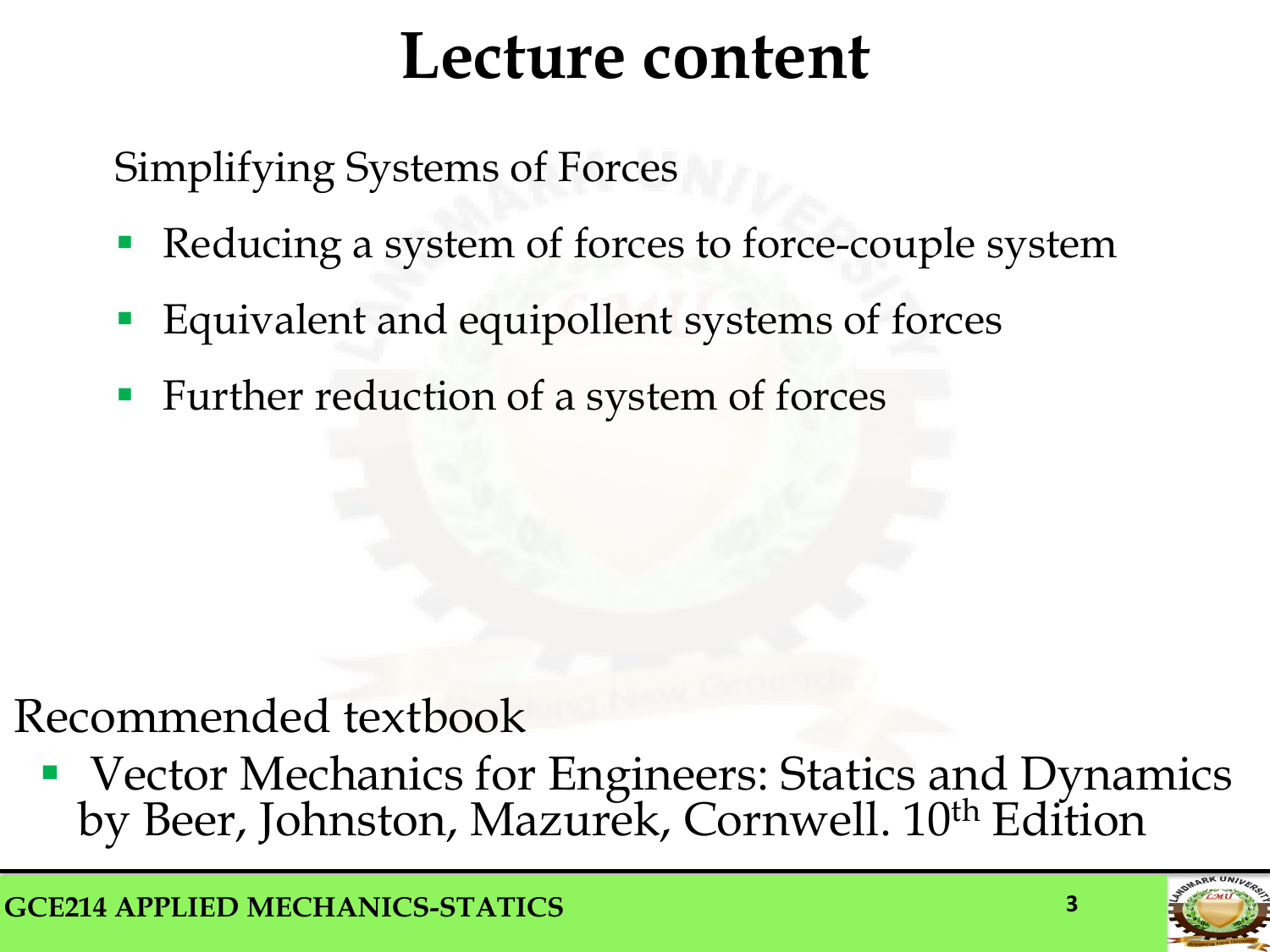#### REDUCING A SYSTEM OF FORCES TO FORCE-COUPLE SYSTEM

- Considering a system of forces  $F_1$ ,  $F_2$ ,  $F_3$ ... acting on a rigid body at the points  $A_1$ ,  $A_2$ ,  $A_3$ ..., defined by position vectors  $r_1$ ,  $r_2$ ,  $r_3$  etc
- This system of forces can be reduced to an equivalent force-couple system acting at a given point *O.*



The equivalent force-couple system is defined by

$$
\mathbf{R} = \Sigma \mathbf{F} \qquad \mathbf{M}_0^R = \Sigma \mathbf{M}_0 = \Sigma (\mathbf{r} \times \mathbf{F}) \qquad \qquad \mathbf{1}
$$

 These equations state that we obtain force **R** by adding all of the forces of the system, whereas we obtain the moment of the resultant couple vector M<sub>0</sub>, called the **moment resultant** of the system, by adding the moments about *O* of all the forces of the system.

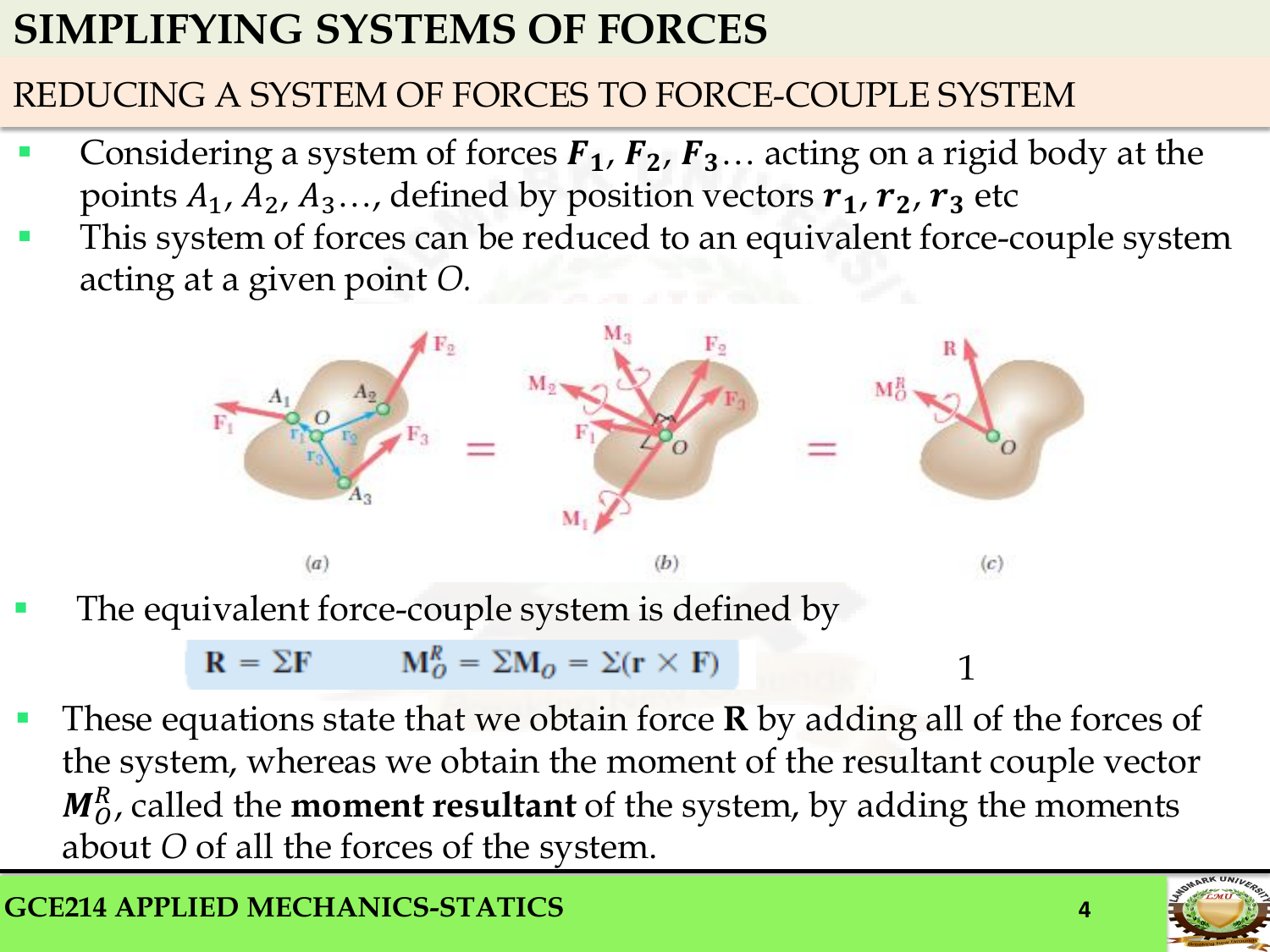#### REDUCING A SYSTEM OF FORCES TO FORCE-COUPLE SYSTEM

 In practice, the reduction of a given system of forces to a single force **R** at *O*  and a couple vector  $M_0^R$  is carried out in terms of components (Eq 2).

$$
r = x\mathbf{i} + y\mathbf{j} + z\mathbf{k}
$$
  

$$
F = F_x\mathbf{i} + F_y\mathbf{j} + F_z\mathbf{k}
$$

 Substituting for **r** and **F** in Eq. (1) and factoring out the unit vectors **i, j,** and **k**, we obtain **R** and  $M_0^R$  in the form

$$
\mathbf{R} = R_x \mathbf{i} + R_y \mathbf{j} + R_z \mathbf{k} \qquad \mathbf{M}_O^R = M_x^R \mathbf{i} + M_y^R \mathbf{j} + M_z^R \mathbf{k} \qquad 3
$$

- The components  $R_x$ ,  $R_y$ , and  $R_z$  represent, respectively, the sums of the *x*, *y*, and *z* components of the given forces and measure *the tendency of the system to impart to the rigid body a translation* in the *x, y*, or *z* direction. Similarly, the components  $M_x^R$ ,  $M_y^R$ , and  $M_z^R$  represent, respectively, the sum
	- of the moments of the given forces about the *x*, *y*, and *z* axes and measure *the tendency of the system to impart to the rigid body a rotation* about the *x*, *y*, or *z* axis.



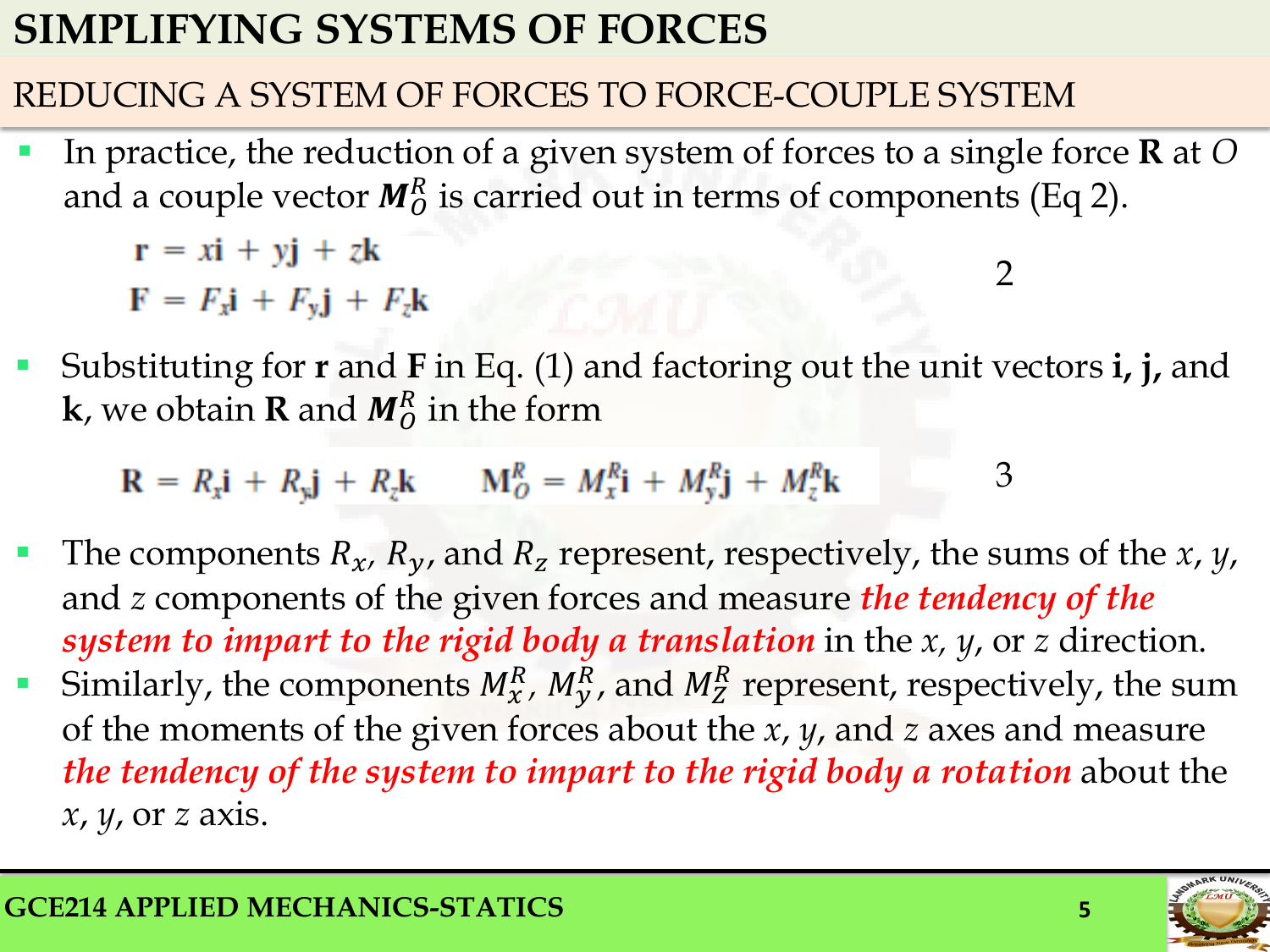#### EQUIVALENT AND EQUIPOLLENT SYSTEMS OF FORCES

- Two systems of forces,  $F_1$ ,  $F_2$ ,  $F_3$ ,  $\ldots$ , and  $F'_1$ ,  $F'_2$ ,  $F'_3$   $\ldots$ , that act on the same rigid body are equivalent if, and only if, the sums of the forces and the sums of the moments about a given point *O* of the forces of the two systems are, respectively, equal*.*
- Mathematically, the necessary and sufficient conditions for the two systems of forces to be equivalent are

$$
\Sigma \mathbf{F} = \Sigma \mathbf{F}'
$$
 and  $\Sigma \mathbf{M}_0 = \Sigma \mathbf{M}'_0$ 

In components form Eq. 3 yields

| $\Sigma F_{\star} = \Sigma F'_{\star}$ | $\Sigma F_{\rm v} = \Sigma F_{\rm v}'$ | $\sum F_i = \sum F'_i$            |
|----------------------------------------|----------------------------------------|-----------------------------------|
| $\Sigma M_x = \Sigma M'_x$             | $\Sigma M_{\rm y} = \Sigma M_{\rm y}'$ | $\sum M_{\rm z} = \sum M_{\rm z}$ |

- Two systems of forces are equivalent if they tend to impart to the rigid body (1) *the same translation in the x, y, and z directions*, respectively, and (2) *the same rotation about the x, y, and z axes*, respectively.
- In general, when two systems of vectors satisfy Eqs. (3) or (4), i.e., when their resultants and their moment resultants about an arbitrary point *O* are respectively equal, the two systems are said to be **equipollent.**

3

4

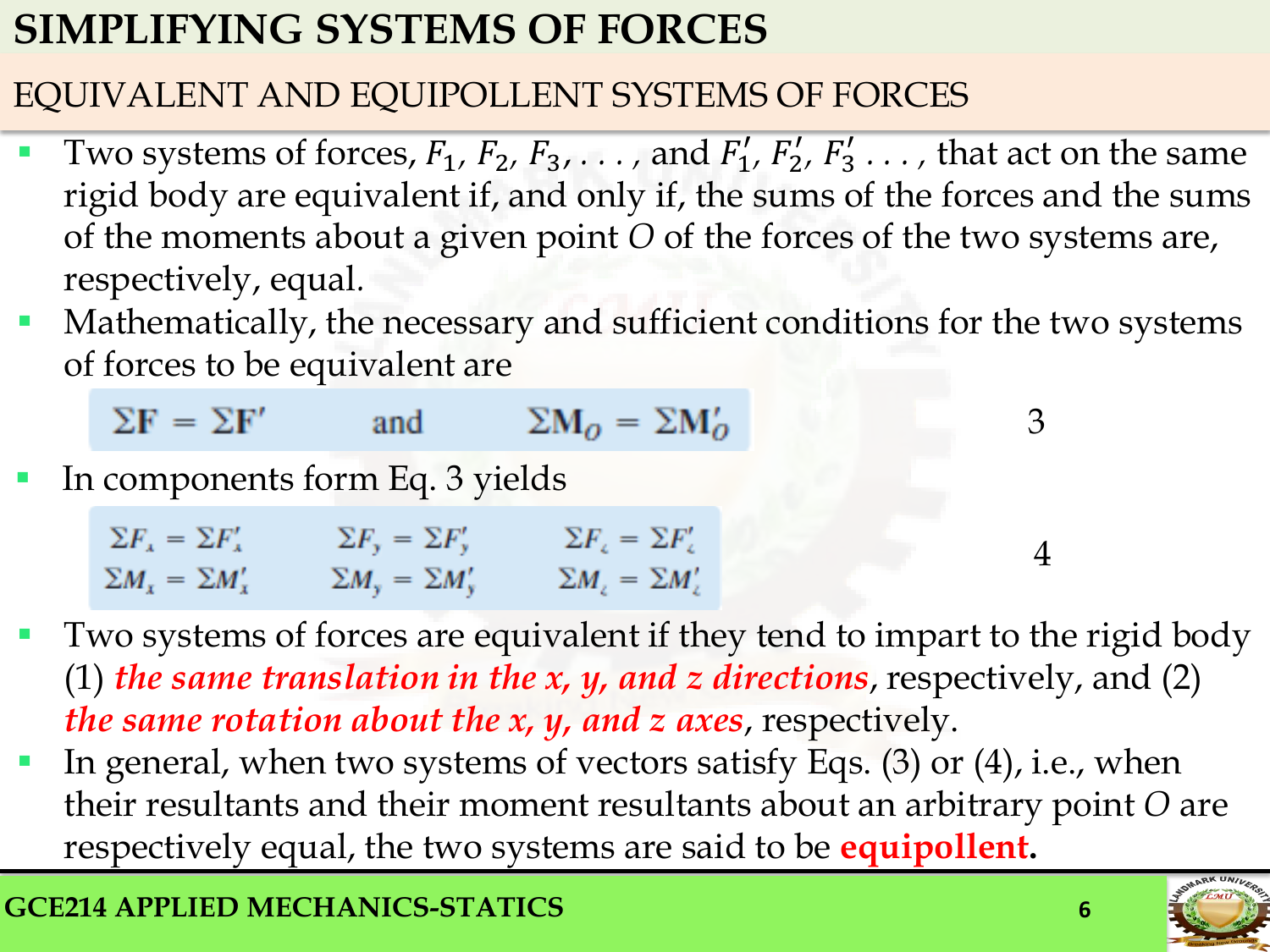#### EXAMPLES

A 4.80-m-long beam is subjected to the forces shown. Reduce the given system of forces to (*a*) an equivalent force-couple system at *A, (b)* an equivalent force-couple system at *B, (c)* a single force or resultant. *Note:* Since the reactions at the supports are not included in the given system of forces, the given system will not maintain the beam in equilibrium.